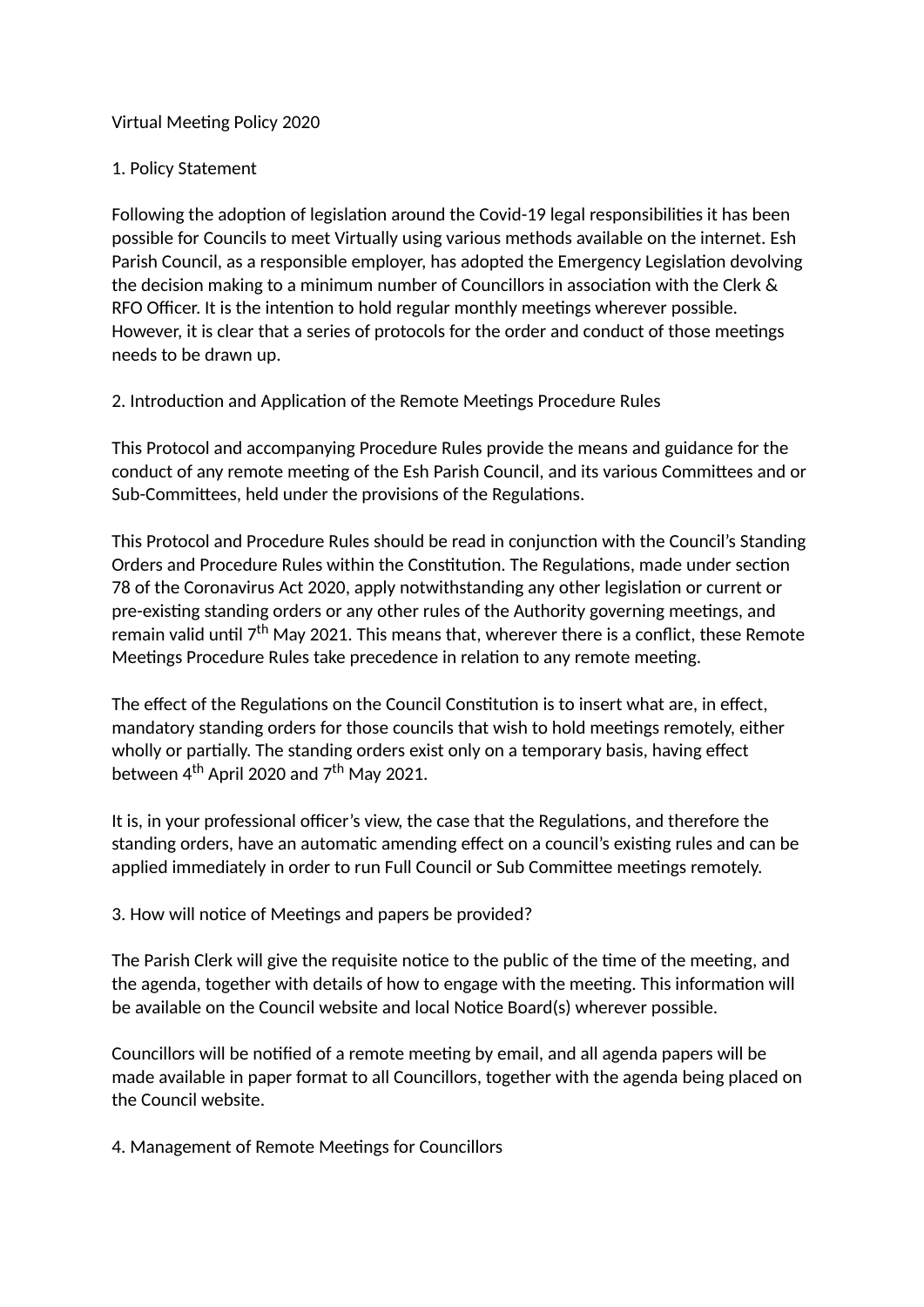• Any Councillor participating in a meeting remotely, must, when they are speaking, be able to be heard (and ideally seen) by all other Councillors in attendance, and the remote participant must, in turn, be able to hear those other councillors participating.

• The attendance of those Councillors at the meeting will be recorded by the Parish Clerk for the official record.

• The normal quorum requirements for meetings as set out in the Councils Standing Orders will also apply to a remote meeting.

• In the event of any apparent failure of the video, telephone or conferencing connection, the Chairman should immediately determine if the meeting is still quorate: if it is, then the business of the meeting will continue; or if there is no quorum, then the meeting shall adjourn for a period specified by the Chairman, expected to be no more than ten or fifteen minutes, to allow the connection to be re-established.

 $\bullet$  In the event of connection failure, the remote Councillor(s) will be deemed to have left the meeting at the point of failure and if the connection cannot be re-established to those Councillor(s) before the end of the meeting, then the presumption will be that the meeting should continue to deal with the item/s on the said agenda, as long as the meeting is still quorate.

• The Chairman will follow the rules set out in the Constitution when determining who may speak, as well as the order and priority of speakers and the content and length of speeches in the normal way.

• The Chairman will, at the beginning of the meeting, explain the protocol for Councillors, and any public participation, and the rules of debate. The Chairman's ruling during the debate will be final.

5. Councillors are asked to adhere to the following etiquette during remote attendance at a meeting:

• Councillors are asked to make themselves available no later than fifteen minutes before the official start to allow themselves and the Clerk the opportunity to establish and test the equipment

• Any Councillor not available during this start up time will not be admitted to the meeting as the software does not allow for individuals to join an existing meeting in operation

• Councillors need to be minded of what the camera (video-feed) will be showing and respect established etiquette as if they are meeting in a public hall

• All Councillors always need to have their microphone switched on during the meeting